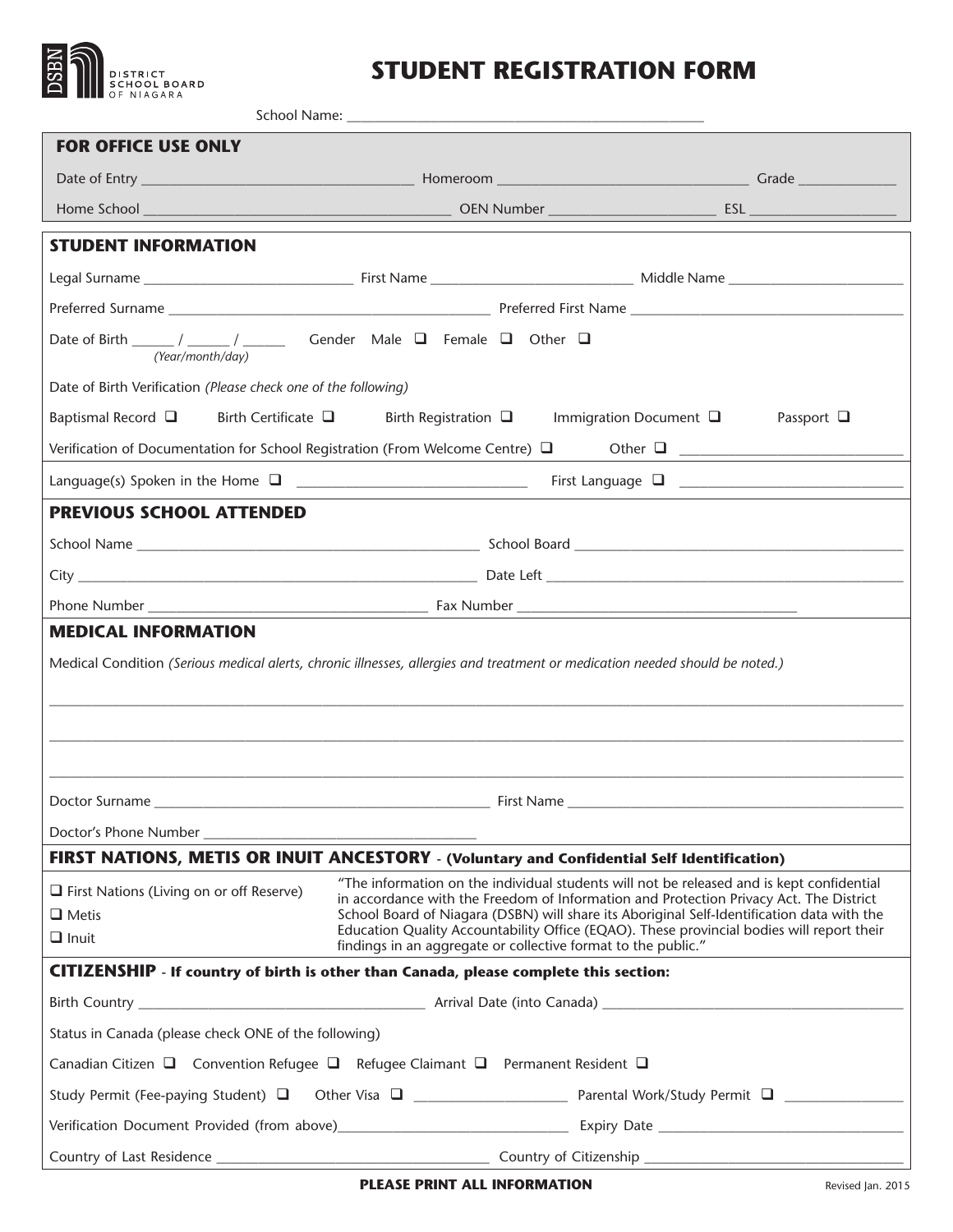| <b>SIBLING INFORMATION</b><br>Sibling Information: (if the student has siblings in this school, please indicate.)                                                                                     |                                                                                                                                           |          |                                                                                                                                                                             |  |
|-------------------------------------------------------------------------------------------------------------------------------------------------------------------------------------------------------|-------------------------------------------------------------------------------------------------------------------------------------------|----------|-----------------------------------------------------------------------------------------------------------------------------------------------------------------------------|--|
| 1)                                                                                                                                                                                                    | Name<br>the control of the control of the control of the control of the control of the control of<br>2) $\overline{\phantom{a}}$          | 3)<br>4) | Name                                                                                                                                                                        |  |
|                                                                                                                                                                                                       |                                                                                                                                           |          |                                                                                                                                                                             |  |
|                                                                                                                                                                                                       |                                                                                                                                           |          |                                                                                                                                                                             |  |
|                                                                                                                                                                                                       |                                                                                                                                           |          |                                                                                                                                                                             |  |
|                                                                                                                                                                                                       |                                                                                                                                           |          |                                                                                                                                                                             |  |
|                                                                                                                                                                                                       |                                                                                                                                           |          |                                                                                                                                                                             |  |
| <b>TRANSPORTATION INFORMATION</b><br>If this student will be staying with a sitter or child care provider on a consistent basis, please complete the following information for use by transportation: |                                                                                                                                           |          |                                                                                                                                                                             |  |
| <b>Pick Up Address (before school)</b>                                                                                                                                                                |                                                                                                                                           |          |                                                                                                                                                                             |  |
|                                                                                                                                                                                                       |                                                                                                                                           |          |                                                                                                                                                                             |  |
|                                                                                                                                                                                                       |                                                                                                                                           |          |                                                                                                                                                                             |  |
|                                                                                                                                                                                                       |                                                                                                                                           |          |                                                                                                                                                                             |  |
|                                                                                                                                                                                                       |                                                                                                                                           |          |                                                                                                                                                                             |  |
| <b>Drop off Address (after school)</b>                                                                                                                                                                |                                                                                                                                           |          |                                                                                                                                                                             |  |
|                                                                                                                                                                                                       |                                                                                                                                           |          |                                                                                                                                                                             |  |
|                                                                                                                                                                                                       |                                                                                                                                           |          |                                                                                                                                                                             |  |
|                                                                                                                                                                                                       |                                                                                                                                           |          |                                                                                                                                                                             |  |
|                                                                                                                                                                                                       |                                                                                                                                           |          |                                                                                                                                                                             |  |
| <b>School Emergency Dismissal Procedures</b><br>(Please check one of the following)<br>Keep at school $\Box$                                                                                          | Send home by bus or taxi $\Box$                                                                                                           |          | Dismiss immediately $\square$                                                                                                                                               |  |
| (Until designated pick up) (if normal means of transportation)                                                                                                                                        |                                                                                                                                           |          |                                                                                                                                                                             |  |
| Send home with older sibling $\square$ Sibling's Name<br>(If the student is JK, they cannot be sent home with an older sibling.)                                                                      |                                                                                                                                           |          | Grade ________________                                                                                                                                                      |  |
| Signature of Mother                                                                                                                                                                                   | Signature of Father                                                                                                                       |          | Signature of Legal Guardian                                                                                                                                                 |  |
| Date                                                                                                                                                                                                  |                                                                                                                                           |          |                                                                                                                                                                             |  |
| <b>PARENT/GUARDIAN INFORMATION</b><br>Parent $\Box$                                                                                                                                                   | Stepparent □ Foster Parent □ Legal Guardian □                                                                                             |          | Emergency Priority: $12345$ (Please circle one choice: $1 = high$ , $5 = low$ )<br>School Closure Priority: $1 2 3 4 5$ (Please circle one choice: $1 = high$ , $5 = low$ ) |  |
|                                                                                                                                                                                                       |                                                                                                                                           |          |                                                                                                                                                                             |  |
| Address: (complete if different from student's home address)                                                                                                                                          |                                                                                                                                           |          |                                                                                                                                                                             |  |
|                                                                                                                                                                                                       |                                                                                                                                           |          |                                                                                                                                                                             |  |
|                                                                                                                                                                                                       |                                                                                                                                           |          |                                                                                                                                                                             |  |
|                                                                                                                                                                                                       |                                                                                                                                           |          |                                                                                                                                                                             |  |
| LEGAL CUSTODY Yes <b>Q</b> No Q<br>ACCESS TO STUDENT Yes <b>Q</b> No Q                                                                                                                                | <b>LIVES WITH STUDENT</b> Yes $\Box$ No $\Box$ <b>ACCESS TO RECORDS</b> Yes $\Box$ No $\Box$<br><b>RECEIVES MAIL</b> Yes $\Box$ No $\Box$ |          |                                                                                                                                                                             |  |
|                                                                                                                                                                                                       |                                                                                                                                           |          |                                                                                                                                                                             |  |
|                                                                                                                                                                                                       |                                                                                                                                           |          |                                                                                                                                                                             |  |
|                                                                                                                                                                                                       |                                                                                                                                           |          |                                                                                                                                                                             |  |
|                                                                                                                                                                                                       |                                                                                                                                           |          |                                                                                                                                                                             |  |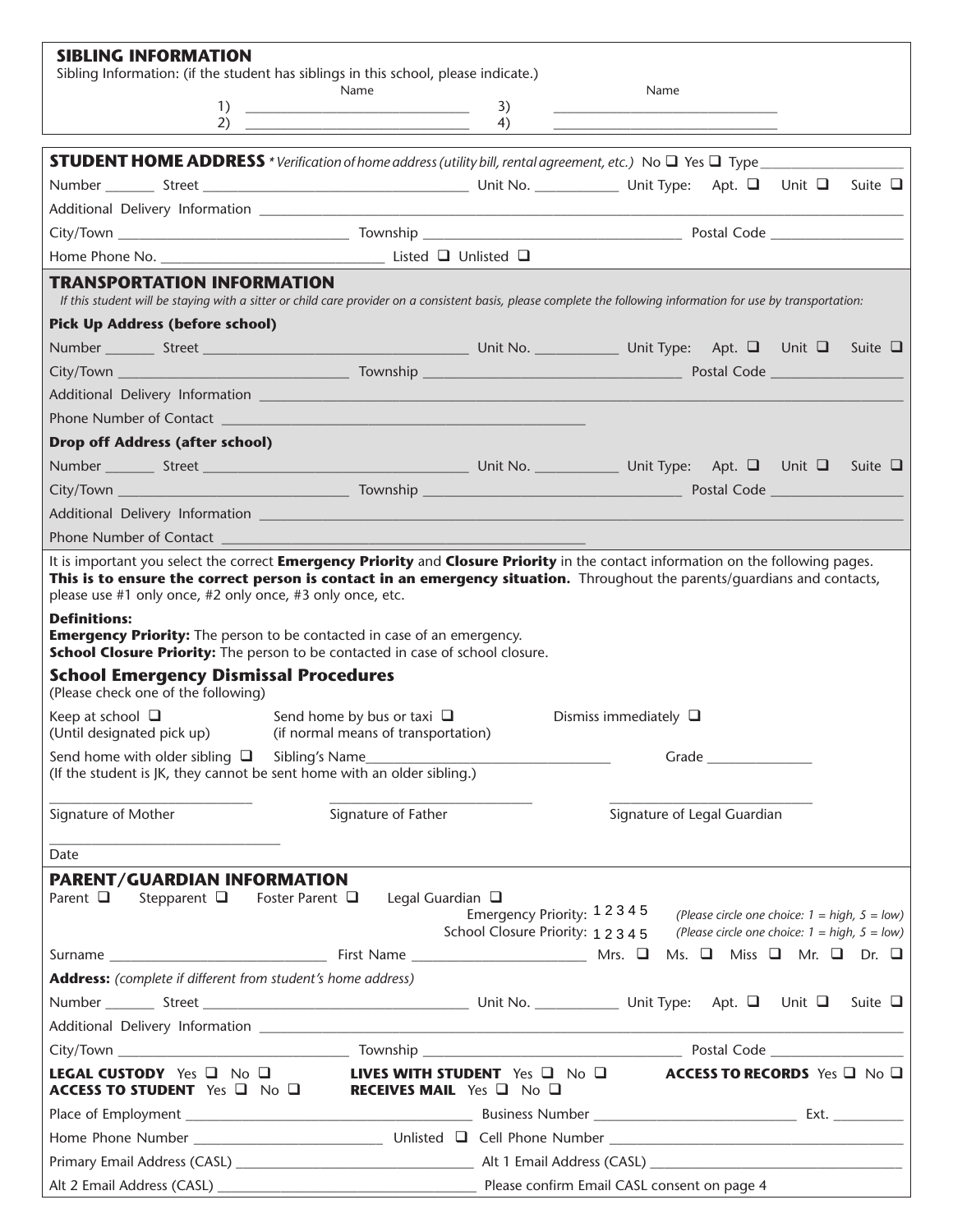| <b>PARENT/GUARDIAN INFORMATION</b><br>Parent $\Box$ Stepparent $\Box$ Foster Parent $\Box$ Legal Guardian $\Box$ |                                           | Emergency Priority: 12345<br>School Closure Priority: 12345 | (Please circle one choice: $1 = high$ , $5 = low$ )<br>(Please circle one choice: $1 = high$ , $5 = low$ ) |  |  |
|------------------------------------------------------------------------------------------------------------------|-------------------------------------------|-------------------------------------------------------------|------------------------------------------------------------------------------------------------------------|--|--|
|                                                                                                                  |                                           |                                                             | Ms. $\Box$ Miss $\Box$ Mr. $\Box$ Dr. $\Box$                                                               |  |  |
| <b>Address:</b> (complete if different from student's home address)                                              |                                           |                                                             |                                                                                                            |  |  |
|                                                                                                                  |                                           |                                                             |                                                                                                            |  |  |
|                                                                                                                  |                                           |                                                             |                                                                                                            |  |  |
|                                                                                                                  |                                           |                                                             |                                                                                                            |  |  |
| <b>LEGAL CUSTODY</b> Yes $\Box$ No $\Box$<br>ACCESS TO STUDENT Yes I No II                                       | <b>RECEIVES MAIL</b> Yes $\Box$ No $\Box$ | <b>LIVES WITH STUDENT</b> Yes $\Box$ No $\Box$              | <b>ACCESS TO RECORDS</b> Yes $\Box$ No $\Box$                                                              |  |  |
|                                                                                                                  |                                           |                                                             |                                                                                                            |  |  |
|                                                                                                                  |                                           |                                                             |                                                                                                            |  |  |
|                                                                                                                  |                                           |                                                             |                                                                                                            |  |  |
|                                                                                                                  |                                           |                                                             |                                                                                                            |  |  |

If you are providing daycare information, enter a **Contact Name** from the daycare centre. Enter Daycare in **Relationship to Student.** Enter Name of Daycare in **Place of Employment.**

| <b>CONTACT INFORMATION</b>                                                                                                                                                                                                       |                                                                                                                          |  |                                                                                                            |  |
|----------------------------------------------------------------------------------------------------------------------------------------------------------------------------------------------------------------------------------|--------------------------------------------------------------------------------------------------------------------------|--|------------------------------------------------------------------------------------------------------------|--|
| (If a parent cannot be contacted during the day)                                                                                                                                                                                 | Emergency Priority: 12345                                                                                                |  | (Please circle one choice: $1 = high$ , $5 = low$ )                                                        |  |
|                                                                                                                                                                                                                                  | School Closure Priority: 12345                                                                                           |  | (Please circle one choice: $1 = high$ , $5 = low$ )                                                        |  |
|                                                                                                                                                                                                                                  |                                                                                                                          |  |                                                                                                            |  |
| Relationship to the student Manual Assembly and the student of the student of the students of the students of<br>(i.e., Guardian, Grandparent, Stepparent, Foster Parent, Sitter, Aunt, Uncle, Brother, Sister, Friend, Daycare) |                                                                                                                          |  |                                                                                                            |  |
| <b>Address</b>                                                                                                                                                                                                                   |                                                                                                                          |  |                                                                                                            |  |
|                                                                                                                                                                                                                                  |                                                                                                                          |  |                                                                                                            |  |
|                                                                                                                                                                                                                                  |                                                                                                                          |  |                                                                                                            |  |
|                                                                                                                                                                                                                                  |                                                                                                                          |  |                                                                                                            |  |
| <b>GUARDIAN</b> Yes $\Box$ No $\Box$<br>ACCESS TO STUDENT Yes <b>Q</b> No <b>Q</b>                                                                                                                                               | <b>LIVES WITH STUDENT</b> Yes $\Box$ No $\Box$ <b>ACCESS TO RECORDS</b> Yes $\Box$ No $\Box$<br>RECEIVES MAIL Yes and No |  |                                                                                                            |  |
|                                                                                                                                                                                                                                  |                                                                                                                          |  |                                                                                                            |  |
|                                                                                                                                                                                                                                  |                                                                                                                          |  |                                                                                                            |  |
|                                                                                                                                                                                                                                  |                                                                                                                          |  |                                                                                                            |  |
| <b>CONTACT INFORMATION</b><br>(If a parent cannot be contacted during the day)                                                                                                                                                   | Emergency Priority: 12345<br>School Closure Priority: 12345                                                              |  | (Please circle one choice: $1 = high$ , $5 = low$ )<br>(Please circle one choice: $1 = high$ , $5 = low$ ) |  |
|                                                                                                                                                                                                                                  |                                                                                                                          |  | Ms. $\Box$ Miss $\Box$ Mr. $\Box$ Dr. $\Box$                                                               |  |
| Relationship to the student example of the student<br>(i.e., Guardian, Grandparent, Stepparent, Foster Parent, Sitter, Aunt, Uncle, Brother, Sister, Friend, Daycare)                                                            |                                                                                                                          |  |                                                                                                            |  |
| <b>Address</b>                                                                                                                                                                                                                   |                                                                                                                          |  |                                                                                                            |  |
|                                                                                                                                                                                                                                  |                                                                                                                          |  |                                                                                                            |  |
|                                                                                                                                                                                                                                  |                                                                                                                          |  |                                                                                                            |  |
|                                                                                                                                                                                                                                  |                                                                                                                          |  |                                                                                                            |  |
| <b>GUARDIAN</b> Yes $\Box$ No $\Box$<br>ACCESS TO STUDENT Yes □ No □ RECEIVES MAIL Yes □ No □                                                                                                                                    | <b>LIVES WITH STUDENT</b> Yes $\Box$ No $\Box$                                                                           |  | <b>ACCESS TO RECORDS</b> Yes $\Box$ No $\Box$                                                              |  |
|                                                                                                                                                                                                                                  |                                                                                                                          |  |                                                                                                            |  |
| Home Phone Number ___________________________________Unlisted D Cell Phone Number __________________________________                                                                                                             |                                                                                                                          |  |                                                                                                            |  |
|                                                                                                                                                                                                                                  |                                                                                                                          |  |                                                                                                            |  |